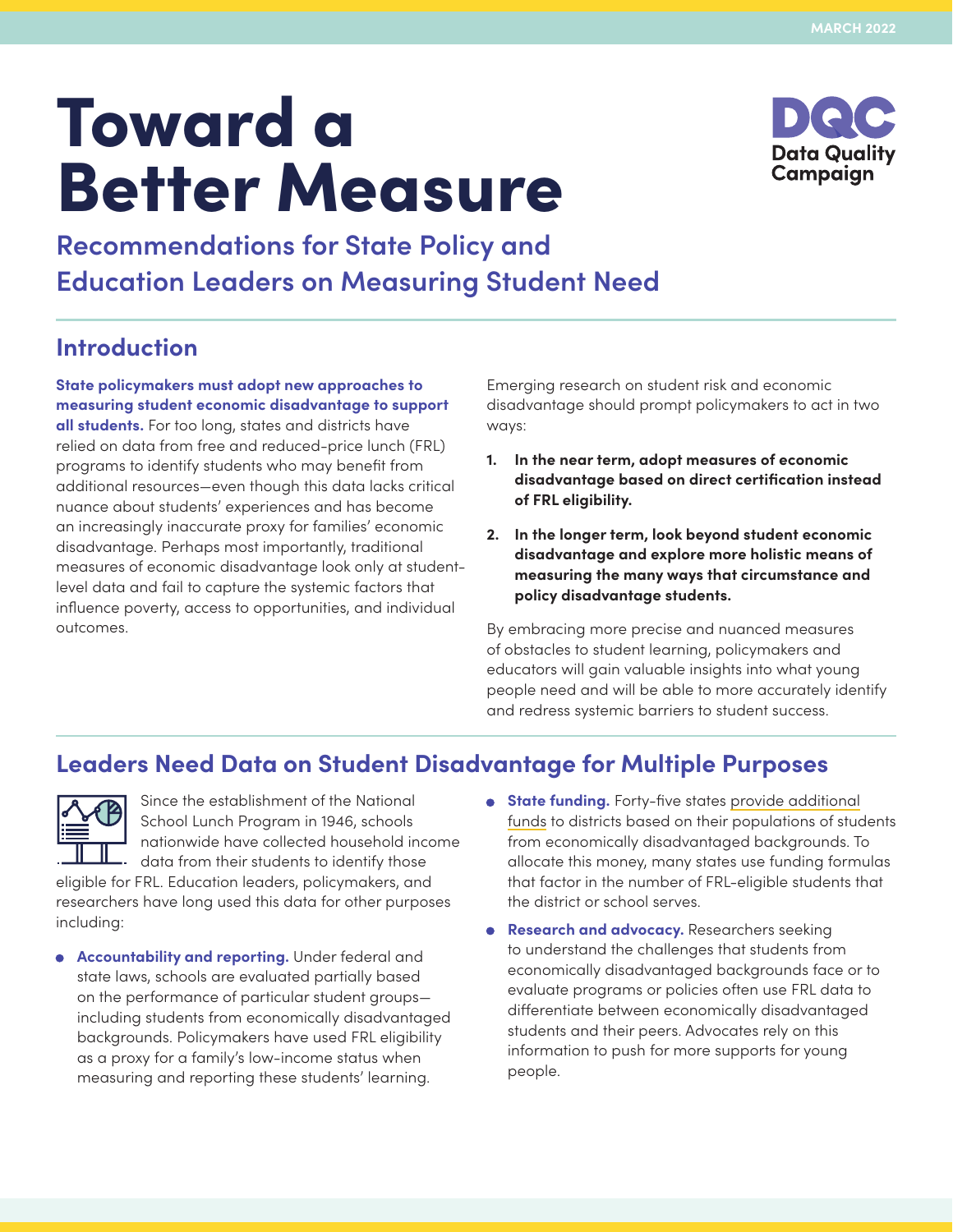## **RECOMMENDATIONS**



#### **Measure economic disadvantage with direct certification.**

#### **Policy changes necessitate new measurement approaches.** As states and districts make

subsidized lunch programs more inclusive, FRL data is becoming less useful for other purposes.

The Community Eligibility Provision (CEP) of the Healthy, Hunger-Free Kids Act of 2010 enabled schools with more than 40 percent of students participating in public assistance programs to provide free lunch to all students. This change means these schools no longer have to collect household income information for every student. **While the CEP has successfully connected more vulnerable students with meals, it has reduced the availability and accuracy of FRL data as a proxy for student poverty.**

A process known as *direct certification* offers an alternative to FRL data. States directly certify students for free meals using enrollment records from public assistance programs, such as the Supplemental Nutrition Assistance Program (SNAP) and Temporary Assistance for Needy Families (TANF). Because it is automatically generated, direct certification minimizes the administrative burden on schools to collect household income data and decreases the risk of human error. Research also shows that direct certification more accurately reflects actual household income than FRL eligibility. **Because direct certification provides more accurate data with a less burdensome collection process, policymakers should prioritize using direct certification data for accountability, funding, and research purposes.**



#### **Adopt measures that provide deeper insights into student needs.**

**Direct certification data is a much more accurate proxy for student economic disadvantage than FRL eligibility, but it has its own** 

**limitations.** For example, direct certification does not capture families that meet income eligibility requirements for public assistance programs but elect not to participate. Differences in state policies that allow families to [qualify for SNAP benefits](https://www.fns.usda.gov/snap/broad-based-categorical-eligibility) based on their eligibility for other state benefits also mean that direct certification data may not be comparable across states.

Moreover, measures that are based on direct certification or FRL capture only income-based poverty, yet poverty is just one symptom of continued disinvestment in some

communities, particularly those where many Black and brown students live. Broader definitions of risk and disadvantage that consider factors such as housing security, opportunities to learn, and receipt of social services can produce more meaningful insights into the barriers students face and the supports they need to succeed.

Policymakers, state leaders, and researchers should prioritize direct certification as a more accurate proxy for student poverty in the short term. But they also have an opportunity to use emerging insights into the nuances of student disadvantage to rethink more broadly the data they collect and use to understand student needs.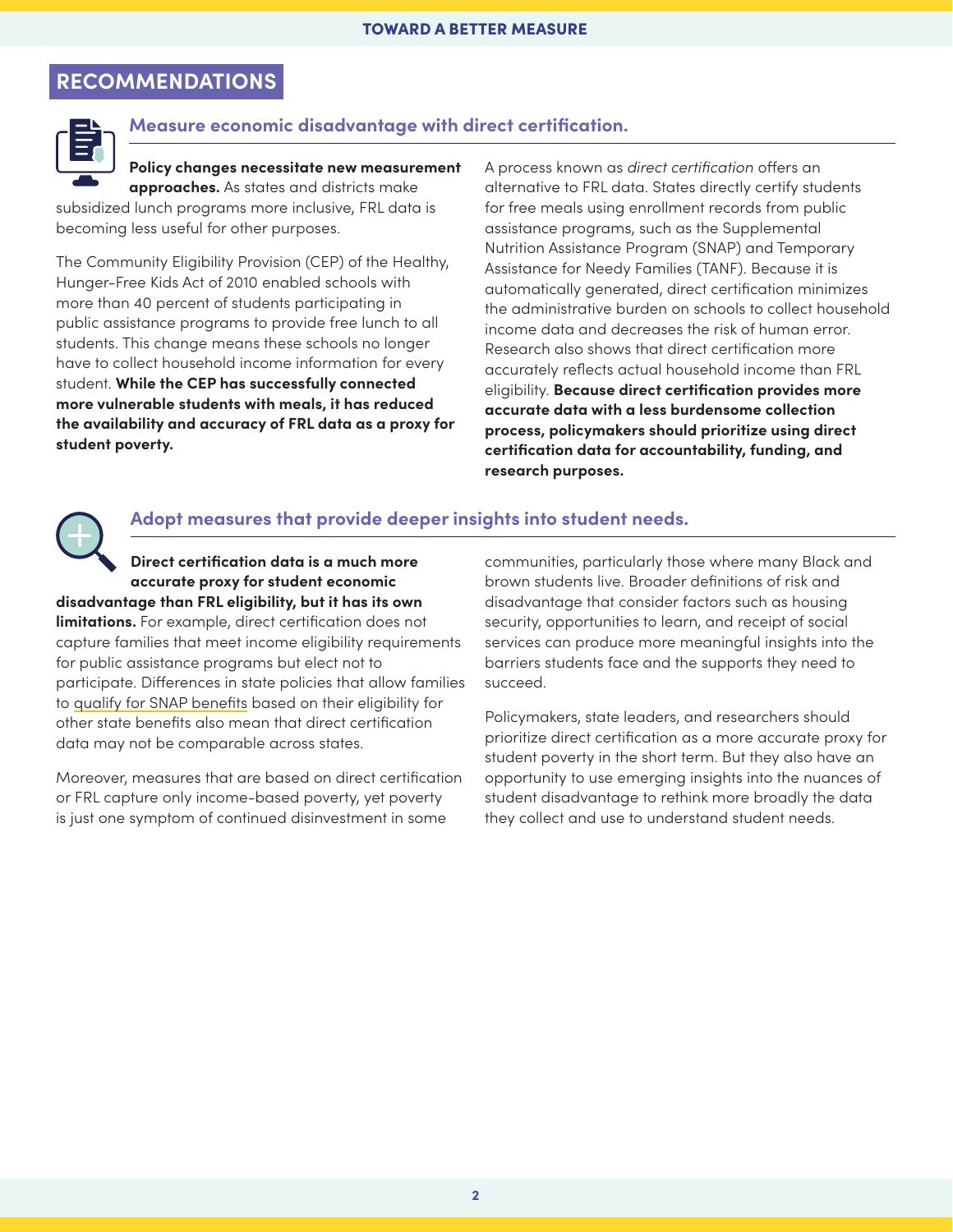## **EXAMPLES FROM THE FIELD Emerging models for measuring student experiences**

Researchers and education experts are developing new, multifaceted measures of students' demographics, experiences, and outcomes.

- **Researchers at the University of Missouri** have piloted [a framework](https://caldercenter.org/publications/new-framework-identifying-risk-students-public-schools) that uses multiple years of data to identify students who may face particular academic performance challenges. This framework combines a number of individual- and community-level indicators to more accurately reflect students' needs and changing experiences over time.
- The **National Academies of Sciences, Engineering, and Medicine** convened an expert committee to develop [indicators of educational equity](https://www.nationalacademies.org/our-work/developing-indicators-of-educational-equity). These indicators look at both student-level outcomes (like educational attainment and attendance) and system-level disparities in access to opportunities and learning (like access to high-quality early childhood programs and the extent of racial and economic segregation).
- **Public Impact and Education Analytics'** [School](https://publicimpact.com/wp-content/uploads/2021/03/Identifying_Schools_Achieving_Great_Results_with_Highest-Need_Students.pdf) [Needs Index](https://publicimpact.com/wp-content/uploads/2021/03/Identifying_Schools_Achieving_Great_Results_with_Highest-Need_Students.pdf) uses dozens of indicators across four areas (student engagement, demographics, academics, and economics) weighted based on how much they contribute to student outcomes. The index allows school leaders to compare learning in schools serving similar populations and allocate resources more equitably.
- **Chapin Hall at the University of Chicago** [pulls together K–12, postsecondary, and social](https://www.chapinhall.org/wp-content/uploads/Issue_Brief_PostSecondaryEducation_Enrollment_Persistence.pdf) [services data](https://www.chapinhall.org/wp-content/uploads/Issue_Brief_PostSecondaryEducation_Enrollment_Persistence.pdf) to better identify specific barriers that keep vulnerable students in Chicago from completing college and make tailored policy recommendations.
- The **[National Center for Education Statistics](https://nces.ed.gov/programs/edge/Economic/NeighborhoodPoverty) [School Neighborhood Poverty Index](https://nces.ed.gov/programs/edge/Economic/NeighborhoodPoverty)** estimates the level of poverty in schools based on household income data from the American Community Survey. While this measure looks only at income, it doesn't rely on families participating in public assistance programs or actively providing data.

# **Considerations for New Measures of Student Disadvantage**

#### **1. Use multiple indicators to capture different dimensions of disadvantage for different purposes.**

#### **Start with the purpose for measuring student economic disadvantage.** For example, direct certification data is suitable for estimating the number of students living

below the specified income threshold, which is useful for reporting and research purposes. But if the goal is to identify students who are most in need of additional resources, then relying on direct certification alone could mean overlooking many students in need.

| á                     |  |
|-----------------------|--|
| $\blacksquare$<br>oaU |  |

#### **Consider the type of information that will answer key questions.** FRL and direct certification data are widely used to evaluate

and target resources to schools serving vulnerable students. Yet as individual-level measures, they are not designed to capture the many factors that influence student academic outcomes, such as historic disinvestment, racial or economic segregation, or access to opportunities. Policymakers can look to additional data that is available at the school or district level, such as tax records or local poverty metrics, to better account for these systemic factors and promote more equitable, transformative solutions.

#### **2. Explore how information in existing data systems can provide nuanced measures.**



**Leverage data system linkages to incorporate multiple indicators of need.** Over the past two decades, states have made great strides in securely connecting data across state

agencies and sectors. These connections can shed

light on student need and disadvantage. Rather than relying on measures that focus solely on household income, policymakers and leaders should consider what additional data they can incorporate to gain deeper insights into student disadvantage and need.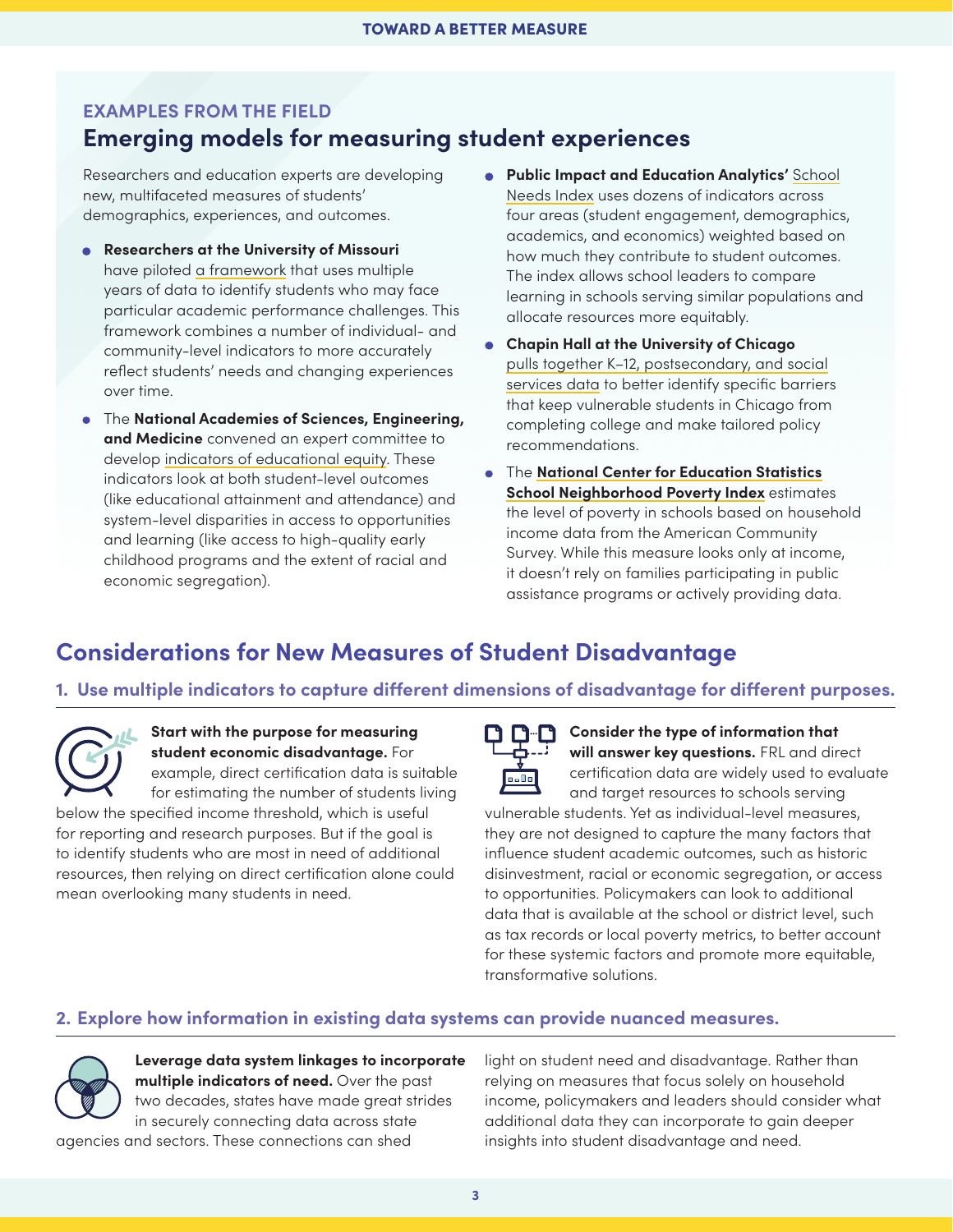

**Use modern methodological tools to produce more actionable information.** FRL and direct certification are binary measures—they capture student poverty status at only [a single](https://www.nytimes.com/2016/08/14/upshot/why-american-schools-are-even-more-unequal-than-we-thought.html)

[point in time](https://www.nytimes.com/2016/08/14/upshot/why-american-schools-are-even-more-unequal-than-we-thought.html) and with varying levels of accuracy. More sophisticated measurement approaches can provide much more information about student needs. For

example, continuous measures can distinguish between students whose families are just above the poverty level and those experiencing severe poverty. And longitudinal data collected over multiple years can be used to identify students experiencing chronic poverty and other persistent challenges.

#### **3. Prioritize principles of equitable and ethical data use.**



#### **Prioritize system-level approaches to entrenched problems.** Traditional measures of student need focus on individual-level need but

fail to acknowledge the historic, systemic factors that influence student access to opportunities and barriers to success. By using more community-level measures, policymakers can ensure that they are promoting equitable solutions.



**Use people-first and asset-based language to acknowledge individuals' humanity.** Students are more than the barriers that they face. When it comes to talking about student poverty and disadvantage, language matters. By practicing asset framing—or talking about students in terms of their strengths—policymakers can reframe conversations about educational outcomes. It is also critical that leaders

include parents and the public in conversations about how and why they are measuring student need.

Terms such as "at risk" can create negative biases against students for factors outside of their control. California will use "at promise" to describe students who are economically disadvantaged, have a history of academic underachievement, have low scores on standardized tests, exhibit low motivation, or have irregular attendance. Terminology changes such as these emphasize students' strengths and influence how people think about educational disparities. When adopting terms to use in analysis and reporting, it's very important that policy leaders engage with their communities about how they want to be described.

### **EXAMPLES FROM THE FIELD How states are improving measures of poverty and risk**

Several states and districts have already developed more complex indicators of student disadvantage that look beyond poverty to include multiple types of experiences that research has shown can

compromise learning. **• The [District of Columbia](https://osse.dc.gov/sites/default/files/dc/sites/osse/publication/attachments/2018%20DC%20School%20Report%20Card%20and%20STAR%20Framework%20Technical%20Guide.pdf)** uses an expanded definition of student disadvantage in its

- accountability system. In addition to SNAP/TANF participation or homeless status, it includes any high school student who is more than one year older than the expected age for their grade. This is one way that states can leverage available research on factors tied to student success to inform systems for identifying and supporting vulnerable students.
- **[New Mexico](https://www.nmlegis.gov/Sessions/21%20Regular/final/SB0017.pdf)** legislators passed a law requiring the Department of Tax and Revenue to share income data from state tax returns with the Department

of Public Instruction. Students will be assigned to one of five income categories, which will then be used to calculate a family income index for each school. By establishing data linkages and adopting a continuous measure of school-level poverty, New Mexico leaders can increase the accuracy of student poverty data and allocate resources accordingly.

• In 2019, **Texas** established [a new methodology](https://tea.texas.gov/sites/default/files/State%20Comp%20Ed%20HB3%20Powerpoint%20-%20accessible.pdf) for allocating additional funds to schools to reduce educational disparities. Funds are assigned based on students' census blocks, which are sorted into five tiers based on factors including median household income, percentage of homeownership, and highest average educational level of the population. By allocating funds to schools based on the where students actually live, Texas lawmakers hope to better target resources where need is greatest.